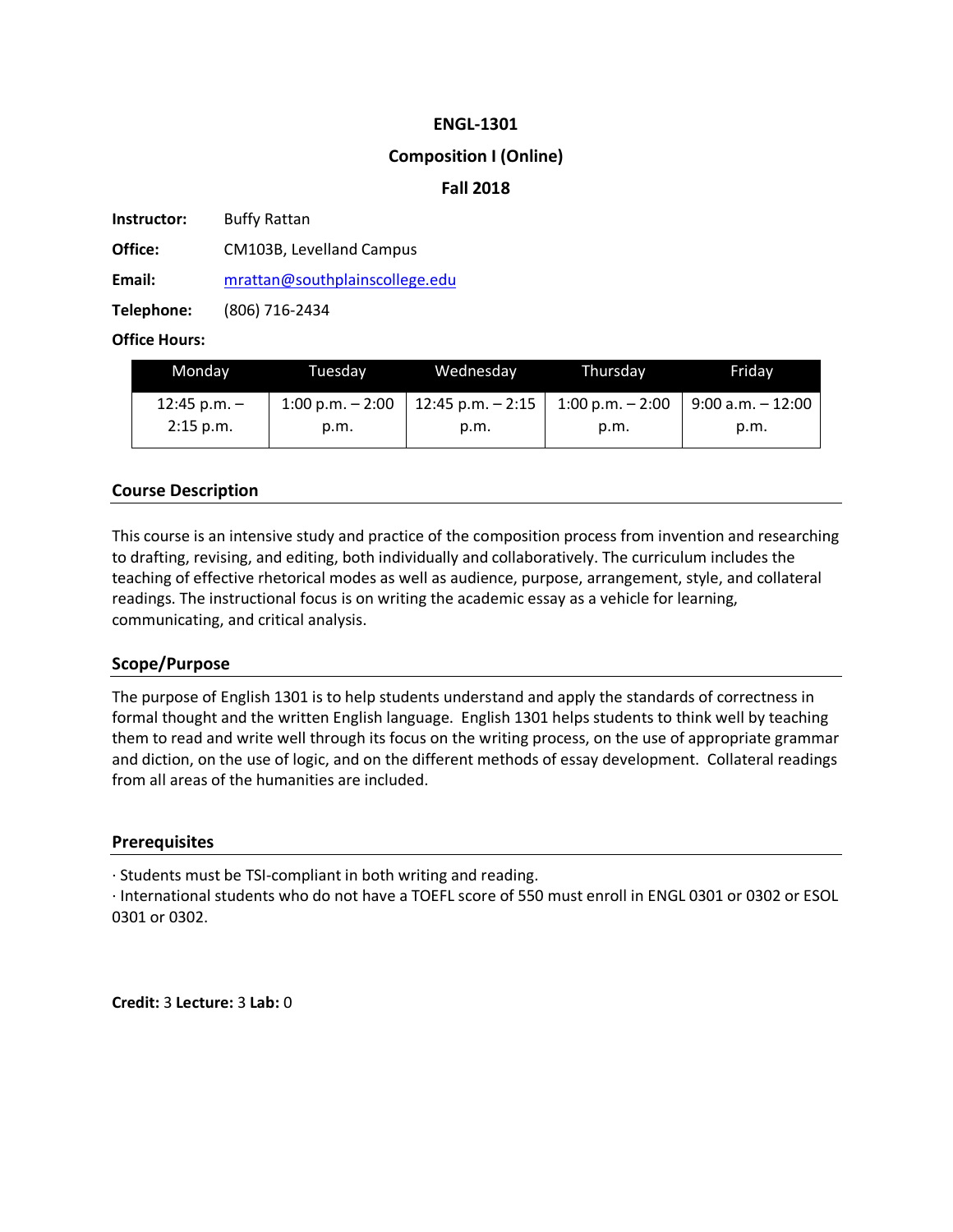# **Core Curriculum Objectives addressed**

- Communication skills—to include effective written, oral, and visual communication
- Critical thinking skills—to include creative thinking, innovation, inquiry, and analysis, evaluation and synthesis of information
- Teamwork—to include the ability to consider different points of view and to work effectively with others to support a shared purpose or goal
- Personal Responsibility—to include the ability to connect choices, actions, and consequences to ethical decision-making.

## **Student Learning Outcomes**

Upon successful completion of this course, students will:

- 1. Demonstrate knowledge of individual and collaborative writing processes.
- 2. Exhibit logic, unity, development, and coherence to create essays.
- 3. Develop ideas with appropriate support and attribution.
- 4. Write in a style appropriate to audience and purpose.
- 5. Read, reflect, and respond critically to a variety of texts.
- 6. Use edited American English, with an emphasis on correct grammar, punctuation, spelling, and mechanics, in academic essays.
- 7. Write a minimum of six 500-word essays.

## **Textbook**

You must purchase the book for this course. Because we will be referring to the textbook in our classroom discussions, you need to bring it with you every day to class.

1. Langan, John. *College Writing Skills with Readings.* 9th ed., McGraw-Hill, 2013

Book ISBN: 9781259988547

## **Software Requirements**

You are required to have access to the following technologies:

- High-speed Internet connection
- Web browser
- Blackboard account
- Word processing program (papers will only be accepted in .doc or .docx format)

The following technology is optional, but useful:

- Cell phone with text messaging capability
- Blackboard app for smart phones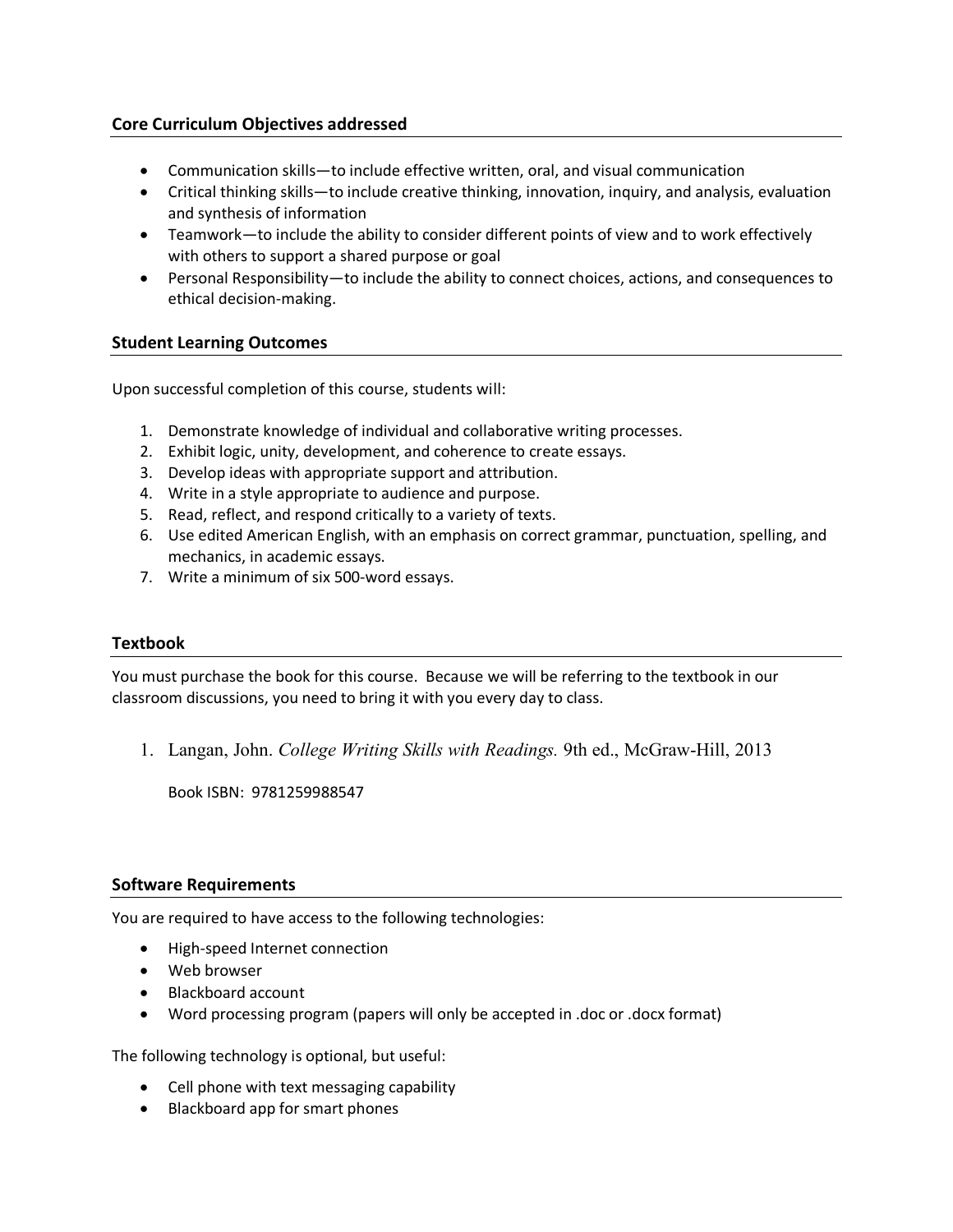## **Communication**

You can reach me in one of three ways: you can email me using the Blackboard course email tool, call my office at 806-716-2434, or make an appointment to meet either in-person or via video conference using Collaborate in Blackboard.

I return calls during business hours only: Monday – Thursday, 8:00 a.m. – 4:00 p.m., and Friday, 8:00 a.m. – noon. I do not return calls received outside of these hours until the next business day. Also, keep in mind that I spend part of each day in the classroom.

I request that students limit the use of email to quick questions and requests. A discussion during office hours is the best way for us to address more complex questions and concerns about the course. As I receive a lot of email on any given day, it may take 24 to 48 hours for me to respond to your email. This is going to require some planning on your part; you won't be able to wait until the last minute to complete assignments.

We will use the Blackboard email tool exclusively for this course; you may access it via the "Course Email" link within our Blackboard course. To help me stay organized, I request that you use the Blackboard email tool within our course instead of my South Plains College email address.

I also request that you register to receive text alerts for this course (instructions will be in Blackboard on the first day of class). I will frequently text reminders, and if you're registered for the text alert service, you'll have the most current information.

## **Attendance Policy**

Online students are required to log in to Blackboard frequently, with no more than 48 hours (2 days) between log-ins. Even if there is nothing due, I frequently post announcements and send emails with important information. Students who fail to meet this requirement may be dropped from the course with an X.

There is no on-campus attendance requirement for this course.

Be advised—I do not accept late work for any reason.

## **Grading Policy**

Your final grade in this course will be based upon your performance on course projects. Each area of your work will make up a specific percentage of your final grade in this course.

Final grades will be assigned based on the following percentages:

| <b>Essays</b>                                  | 40% |
|------------------------------------------------|-----|
| <b>Rough Drafts</b>                            | 10% |
| <b>Peer Reviews</b>                            | 10% |
| <b>Final Drafts</b>                            | 20% |
| <b>NROC Exercises (average of all)</b>         | 20% |
| <b>Response Papers (average of all)</b>        | 20% |
| <b>Discussion Assignments (average of all)</b> | 15% |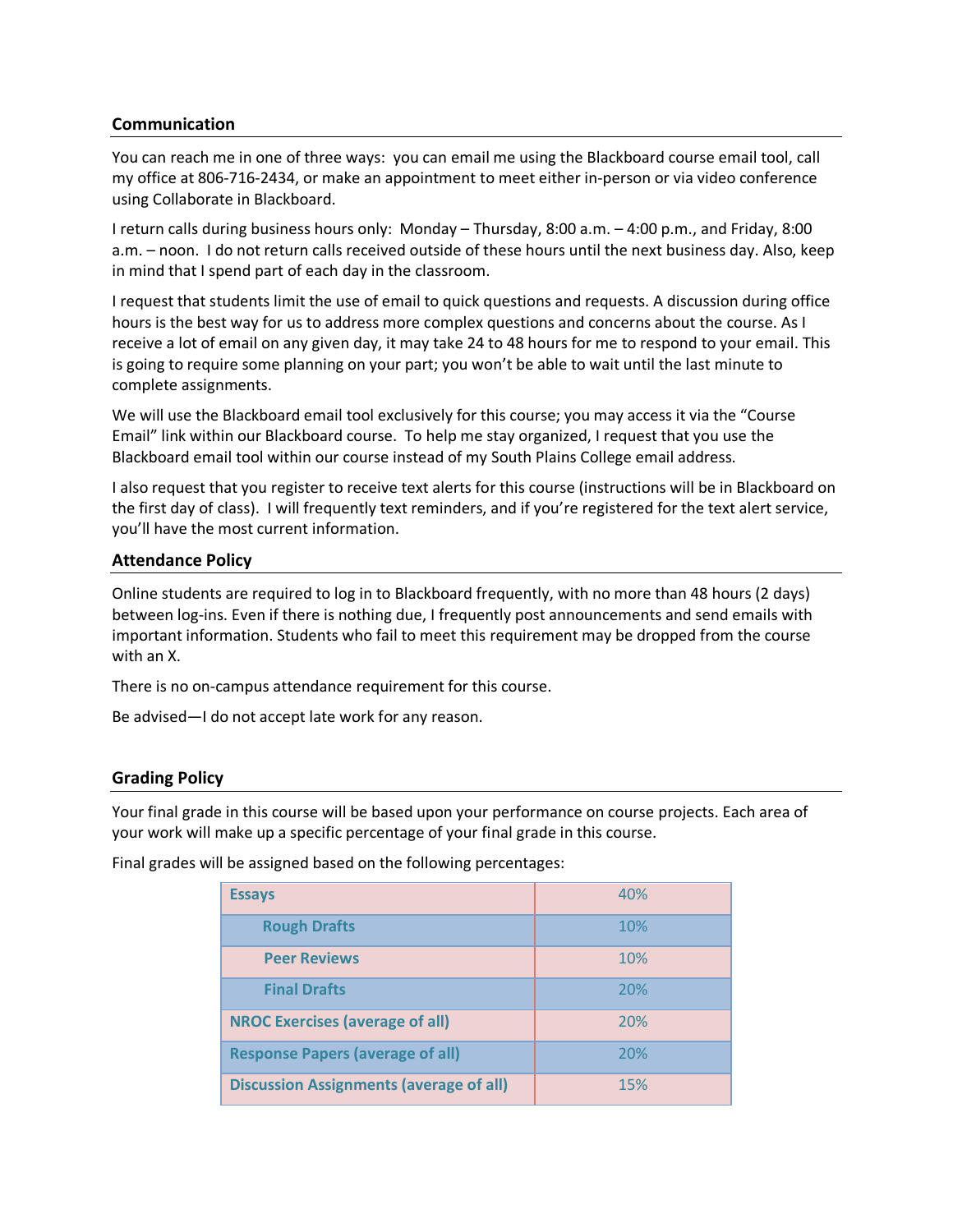| <b>Course Post-Test (Final)</b> | 5% |
|---------------------------------|----|
|---------------------------------|----|

It is up to you to monitor your average and course progress. If at any time you feel that you need to discuss your course progress with me, it is your responsibility to make contact.

### **Essays**

You will be required to submit three full essays. There will be several steps to complete for each essay. The first step is the completion of a rough draft. The second is participation in a peer review session. The third is the submission of a revised draft. If you do not complete the rough draft, you won't be able to participate in peer review, lowering your grade further. Due dates and specific assignment details can be found in the module folders in Blackboard. Late work will not be accepted for any reason.

#### **Response Papers**

You will be required to write three response papers for this course – one for each module. Instructions for these assignments can be found in Blackboard. These assignments will be worth 20% of your final grade. I do not accept late work for any reason.

## **Reading Assignments and Video Lectures**

Mandatory, assigned reading is required for this course; you are also required to watch recorded video lectures. Reading and video lecture assignments can be found in Blackboard.

## **NROC Coursework**

Several NROC exercises must be completed over the course of the semester. Availability and due dates are available on the course calendar. NROC exercises will help you review your grammar and help you improve your reading skills and think about the writing process. You will access these assignments via Blackboard. Averaged together, these assignments are worth 20% of your final grade. I do not accept late submissions for any reason.

## **Weekly Discussion Assignments**

Students will participate in discussion posts which, averaged together, will constitute 15% of their final grade. Instructions for the discussion assignments can be found in the module folders. I will not accept late submissions for any reason.

## **Academic Integrity**

It is the aim of the faculty of South Plains College to foster a spirit of complete honesty and a high standard of integrity. The attempt of any student to present as his or her own any work which he or she has not honestly performed is regarded by the faculty and administration as a most serious offense and renders the offender liable to serious consequences and possible suspension. Please refer to the SPC General Catalog regarding consequences for cheating and plagiarism,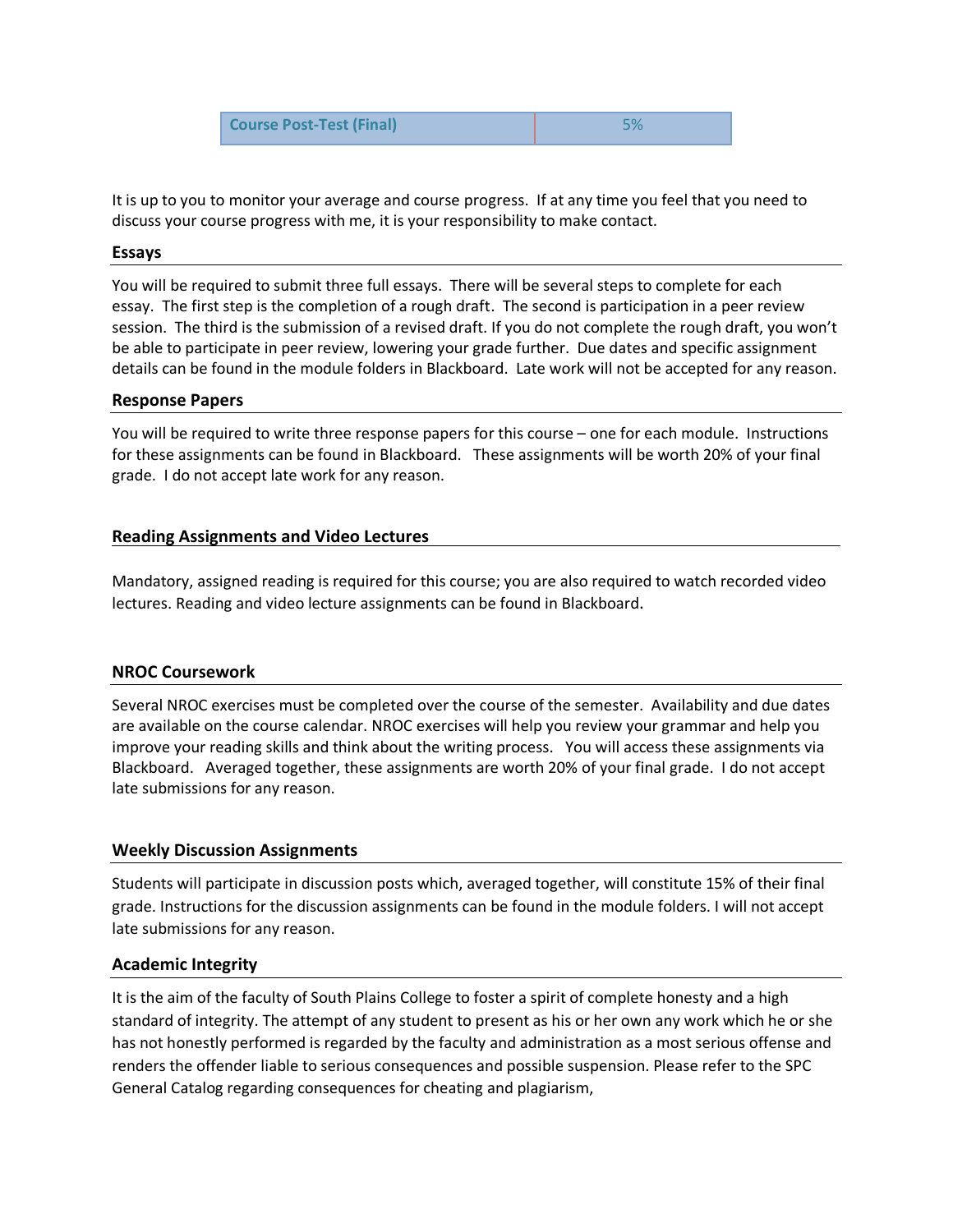Plagiarism violations include, but are not limited to, the following:

- 1. Turning in a paper that has been purchased, borrowed, or downloaded from another student, an online term paper site, or a mail order term paper mill;
- 2. Cutting and pasting together information from books, articles, other papers, or online sites without providing proper documentation;
- 3. Using direct quotations (three or more words) from a source without showing them to be direct quotations and citing them; or
- 4. Giving an in-text citation only at the end of a paragraph.

Cheating violations include, but are not limited to, the following:

- 1. Obtaining an examination by stealing or collusion;
- 2. Discovering the content of an examination before it is given;
- 3. Using an unauthorized source of information (notes, textbook, text messaging, internet) during an examination, quiz, or homework assignment;
- 4. Entering an office or building to obtain unfair advantage;
- 5. Taking an examination for another;
- 6. Altering grade records; or
- 7. Copying another's work during an examination or on a homework assignment.

**\*\*Do not, under any circumstances, turn in another student's work as your own. Do not, under any circumstances, give your work to anyone else to turn in as their own. Do not copy and paste from the Internet. All of these situations are representative of academic dishonesty and will be treated as such.\*\***

## **Due Dates**

Due dates are posted in Blackboard, and are firm. I do not grant extensions or allow late work for any reason. Work submitted after the due date will not be evaluated and will receive a grade of 0.

## **Assignment Submission**

I cannot accept any assignment via email, for any reason. All files must be submitted via the assignment tool in the Blackboard modules. It is your responsibility to make sure the assignment submitted properly before the due date. No documents will be accepted after the submission deadline has passed for any reason.

Additionally, all files must be submitted as .docx documents (Microsoft Word). I cannot accept .gdoc, .pages, .odt, .rtf, or .txt files.

#### **Disclaimer**

Because we will use Blackboard to conduct a portion of this class, please note that the materials you may be accessing in chat rooms, bulletin boards or unofficial web pages are not officially sponsored by South Plains College. The United States Constitution rights of free speech apply to all members of our community regardless of the medium used. We disclaim all liability for data, information or opinions expressed in these forums.

## **Special Services**